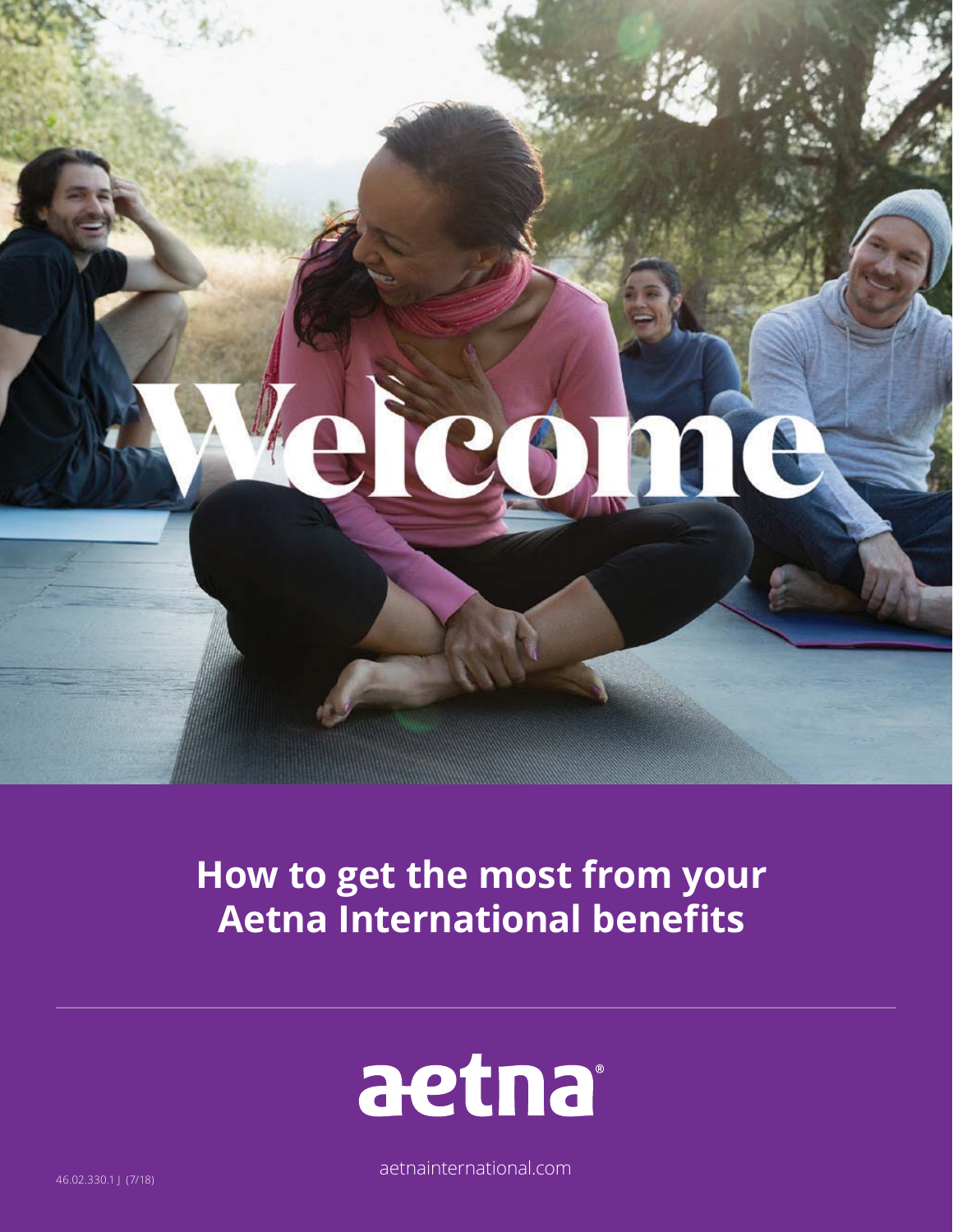# **Let's get you up and running**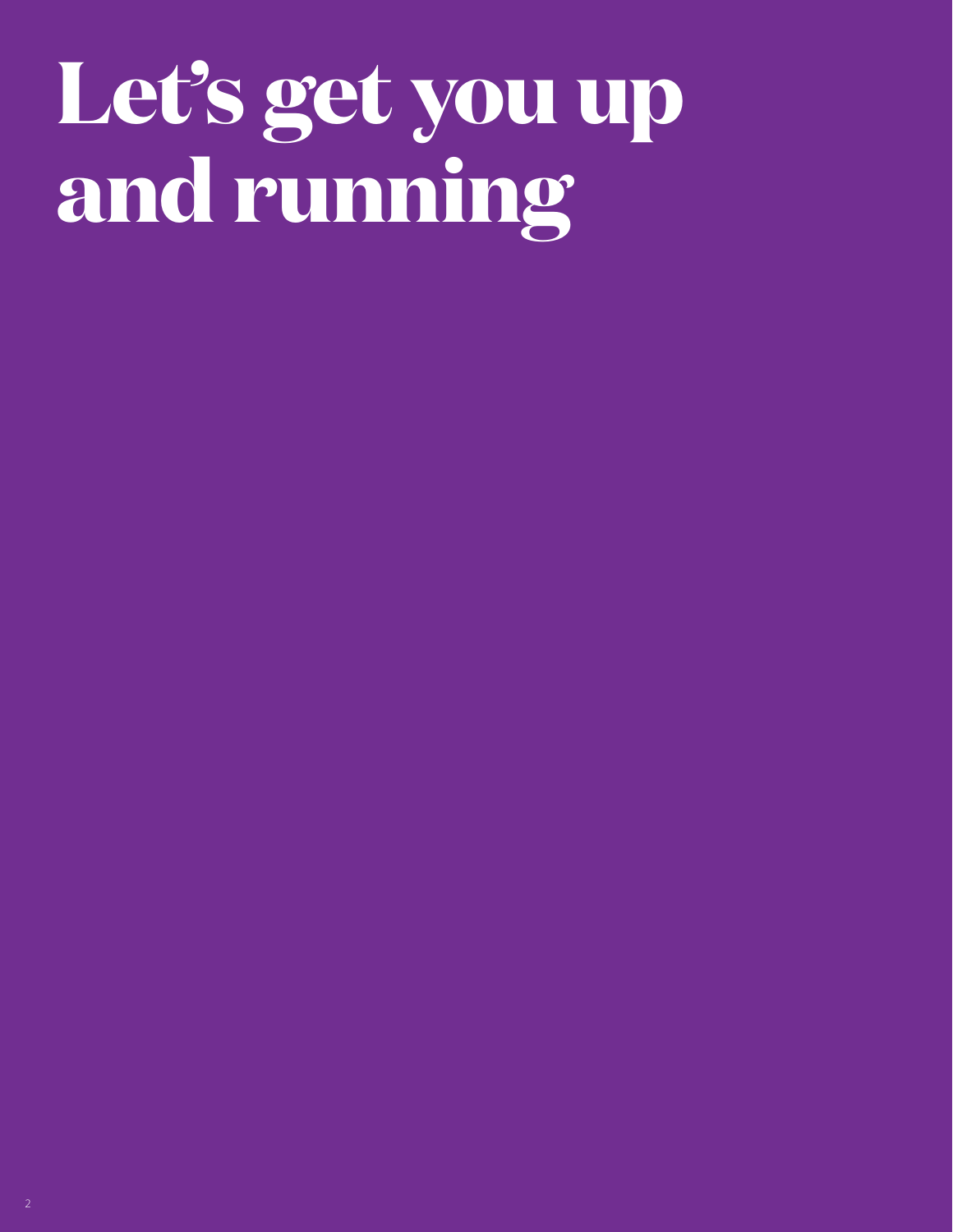## **Look for your Member ID card**



### It's your all-access pass to better care

We'll send your Member ID card in the mail, so keep an eye out for it. We recommend keeping your Member ID card with you at all times, so you have it when you need it. Your card has:

- **Your Member ID number** used when seeking care and registering online
- **Member Service Center phone number** if you have questions
- **Emergency Services phone number** for easy access in case of a medical emergency

# **Step 2**

### **Sign up for simple and secure online access**

#### **Health Hub** is your personalized, secure member website that's fast and easy to use on any device.

With Health Hub you can: find care outside of the United States, access your plan documents and take advantage of industry-leading tools to help you manage your benefits. It's optimized to work equally well on any device, including your mobile phone or tablet. Using Health Hub, you can:

- Find nearby doctors and hospitals
- Access your health care plan documents
- Submit claims faster and easier
- Browse a library of health and wellness topics
- Take your health assessment to determine your current state of health

#### **It's easy to register**

- 1. Go to **aetnainternational.com** and click **"Register now"** under the "Log in" section
- 2. Select your plan type
- 3. Fill in your name, date of birth and Member ID number found on your Member ID card

If you're already logged into Health Hub, you can easily access **Aetna Navigator** without a separate sign-in. It lets you:

- Find U.S. doctors, hospitals and walk-in clinics
- Track your claims status
- Access your digital Member ID card
- Estimate your out-of-pocket costs
- Compare costs and quality of area hospitals, medical procedures and prescriptions
- Take advantage of a whole host of health and wellness programs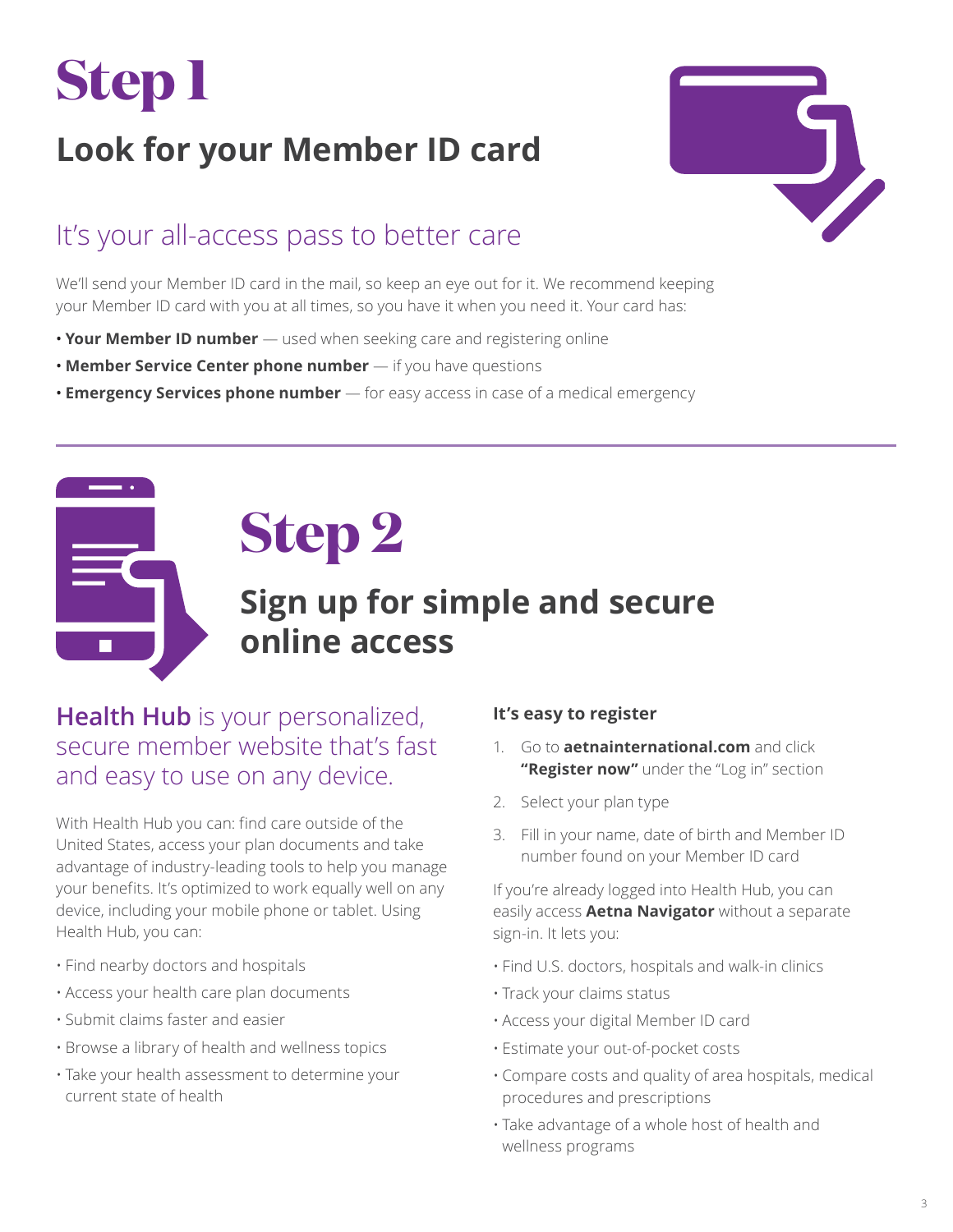

## **You'll want to know these**

Insurance terms can sometimes be daunting. Here's a few we think you'll want to know when looking at your plan documents, seeking care or reviewing bills.

#### **Coinsurance**

The percentage of covered medical expenses you're responsible for paying. For example, in an 80 percent coinsurance plan, we pay 80 percent of your covered expenses and you pay 20 percent. Your plan documents show the coinsurance for various medical costs.

#### **Copayment (or "copay")**

The fixed dollar amount you pay when you receive care. See your plan documents to find out if you have a copay for certain procedures or medical visits.

#### **Deductible**

The amount you pay for covered medical services before your plan will begin to pay. For example, let's say your plan has a \$200 deductible. If a covered medical expense is \$500, you pay \$200 and we pay the remaining \$300. Once your deductible has been met within a calendar year, we'll pay all other covered expenses (excluding coinsurance and/or copays) incurred in that year. Your deductible may not apply to certain services, so you'll want to check your plan documents to see whether you have a deductible and how much it is.

#### **Letter of Authorization (LOA)/Guarantee of Payment (GOP)**

These preauthorization documents are like a referral. They authorize treatment and let doctors know your plan will pay for their services. These are sometimes needed before you see a doctor (except in cases of emergency).

#### **Direct settlement**

An agreement we make with hospitals and clinics to have them bill us directly for covered medical services. It helps:

- Lower your out-of-pocket costs at the time of service
- Make it easier for you to prepay, submit claims and get reimbursed
- By sending your Letter of Authorization/Guarantee of Payment directly to the treatment facility

We may even be able to negotiate a one-time direct settlement arrangement when you need to see a doctor outside of our network.

#### **Explanation of benefits (EOB)**

This document details:

- Recent charges for medical services
- Which services were covered by your plan
- Who is responsible to pay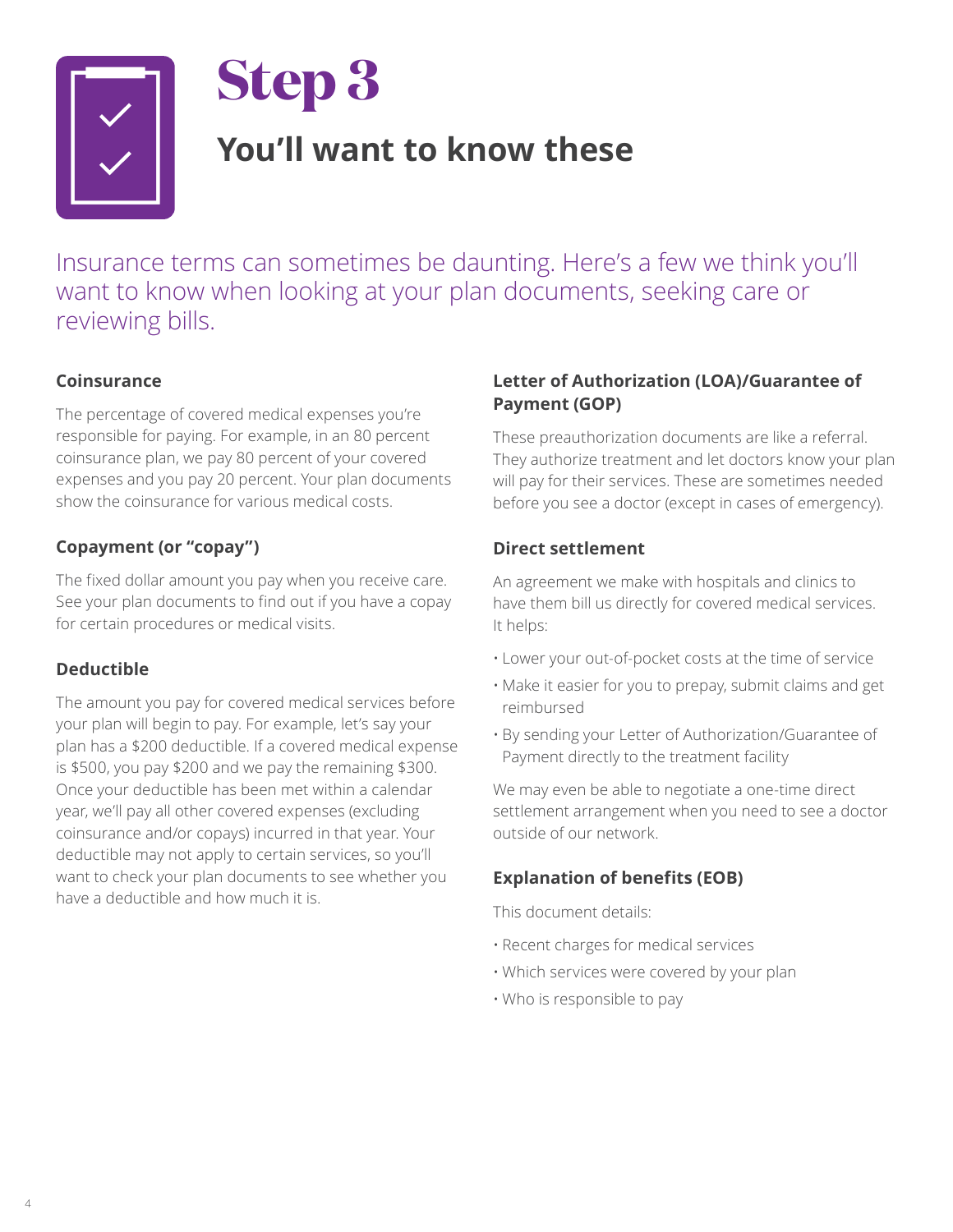## **Here's how you find care**



### We're here for you 24/7

#### **If you have questions about your benefits**

When you have questions about how to find a directsettlement provider, or submit a claim and track it, our Member Services team can help, with highly-trained representatives available around the clock.

#### **How to contact Member Services:** Call the number on the back of your Member ID card.

#### **For questions about your health**

When you have detailed health questions, you can call on our Care and Response Excellence (CARE) team. These clinicians are available 24/7 to support you before your travels, after you return home and anytime in between. They can help with:

- Pre-trip planning
- Coordinating routine and urgent medical care worldwide
- Locating doctors and hospitals
- Getting medical devices or prescription medications
- Coordinating and supervising medical evacuations

If you or a family member is managing a chronic health condition, or if you're pregnant, it's a good idea to talk with a CARE team clinician. They'll be able to help make sure you get the care and medication you need no matter where you are in the world.

#### **How to contact our CARE team:** Call the number on the back of your Member ID card to be connected with a CARE team clinician.

#### **Finding health care providers**

Through our global network, you have access to 1.2 million medical providers in the United States and 165,000 outside of the United States. We make it easy for you to find care when and where you need it using these simple steps.

#### **To find care:**

- 1. Go to **aetnainternational.com** and log in to Health Hub with your user name and password
- 2. Using the drop-down boxes under **"Find Health Care,"** select a **country and city**, then click **"Search"** to find a doctor near you

#### **To initiate a direct settlement request for a listed hospital outside of the United States:**

- 1. Click the "Apply for direct settlement" button to be directed to the appropriate form
- 2. Complete the form, then click "Submit" at the bottom of the page

#### **Scheduling your non-emergency appointment**

To make a non-emergency medical appointment, you can just call the doctor or medical facility directly.

#### **Requesting a preauthorization**

If you need non-urgent medical attention and want to ensure a smooth direct settlement process, it's a good idea to contact us at least five business days before your scheduled visit to request a Letter of Authorization (LOA). This helps ensure procedures will be covered and your provider will settle the charges with us. Please remember to bring a copy of the LOA and your Member ID card with you to your appointment.

In emergency situations, please get the care you need first, and then submit your direct settlement request as soon as you're able.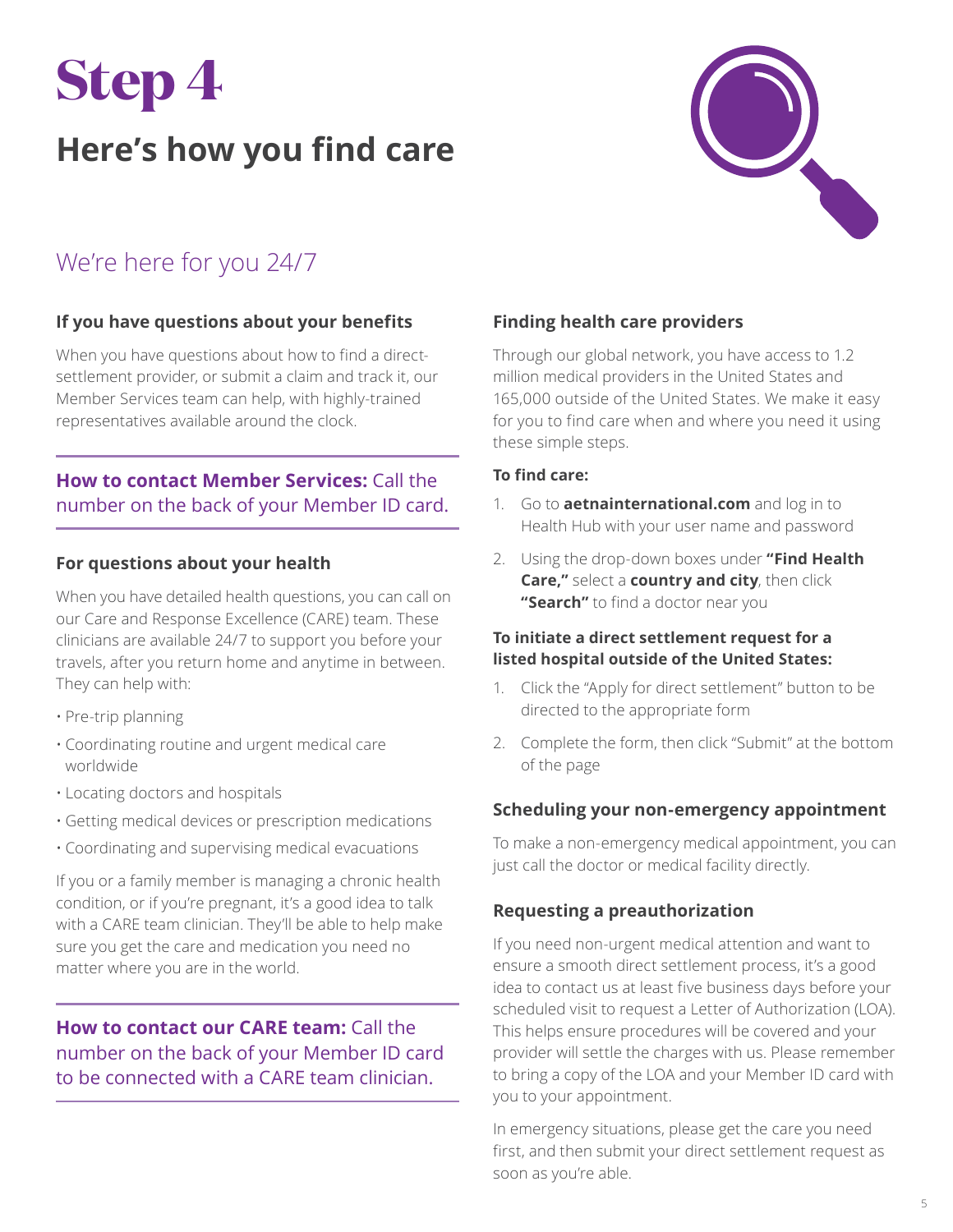

#### **When claims are required**

If you choose a doctor in our direct settlement network, you can usually access care without having to submit a claim.

#### **If you choose to go outside the network for care, you'll need to pay at the time of service and then submit a claim for reimbursement.**

#### **Before you submit your claim**

- You'll need to submit your claim within 180 days of your treatment
- Have all supporting documents on hand, including original receipts, certificates and X-rays
- Put your Member ID number on each document you submit
- Be ready to provide complete details of your visit, including the reason for it and a description of services provided
- Know what currency and method check, wire or electronic funds transfer (EFT) — you'd like to be reimbursed in. (We don't charge processing fees for EFT, wire transfers or direct deposits, but your bank might, so make sure you check.)

#### **Submitting your claim**

- 1. **Log in to Health Hub at aetnainternational.com**
- 2. Click **"My Claims,"** then select **"New claim"**  to be taken to your online claim form, which is prefilled with as many details as we have
- 3. **Complete the online form**
- 4. **Scan and upload your receipts**
- 5. Select your preferred currency and method of reimbursement in the **"Summary of Reimbursement"** and **"Banking"** sections on your claim form
- 6. **Submit** your claim, noting your reference tracking number to check your claim status

You can also submit a claim by traditional mail or secure fax. But, you'll usually get your money faster by submitting your claim electronically.

#### **After submitting your claim**

Your claim will show up in the claim center section of Health Hub under "Online submission history." Keep your original receipts in case they're needed for verification purposes.

#### **How to track your claim**

- 1. **Log in to Health Hub** and select **"My Claims"**
- 2. Select **"Aetna Navigator."** You'll be taken to a screen where you can view the status of your claims and your Explanation of Benefits.

#### **For future claims**

You can submit another claim for the same provider in the future by using the "modify" feature from your previous claim to submit a new claim.

#### **Set up automatic payments**

You can also set up a recurring repayment option with multiple reimbursement methods. Select any previously saved payment method when completing and submitting your claims online to ensure your payment is sent to the most convenient place for you.

#### **Here's how:**

- 1. **Log in to Health Hub** and click **"My Claims"**
- 2. Under **"Get reimbursed,"** select **"More about the claims process"**
- 3. Look at the **"Repeat repayment details"** page to make sure the information is accurate
- 4. Select country under "**Add a new payment method,"** then click "Continue"
- 5. **Complete the form**, then click "Submit" to save this repeat repayment payment method for future use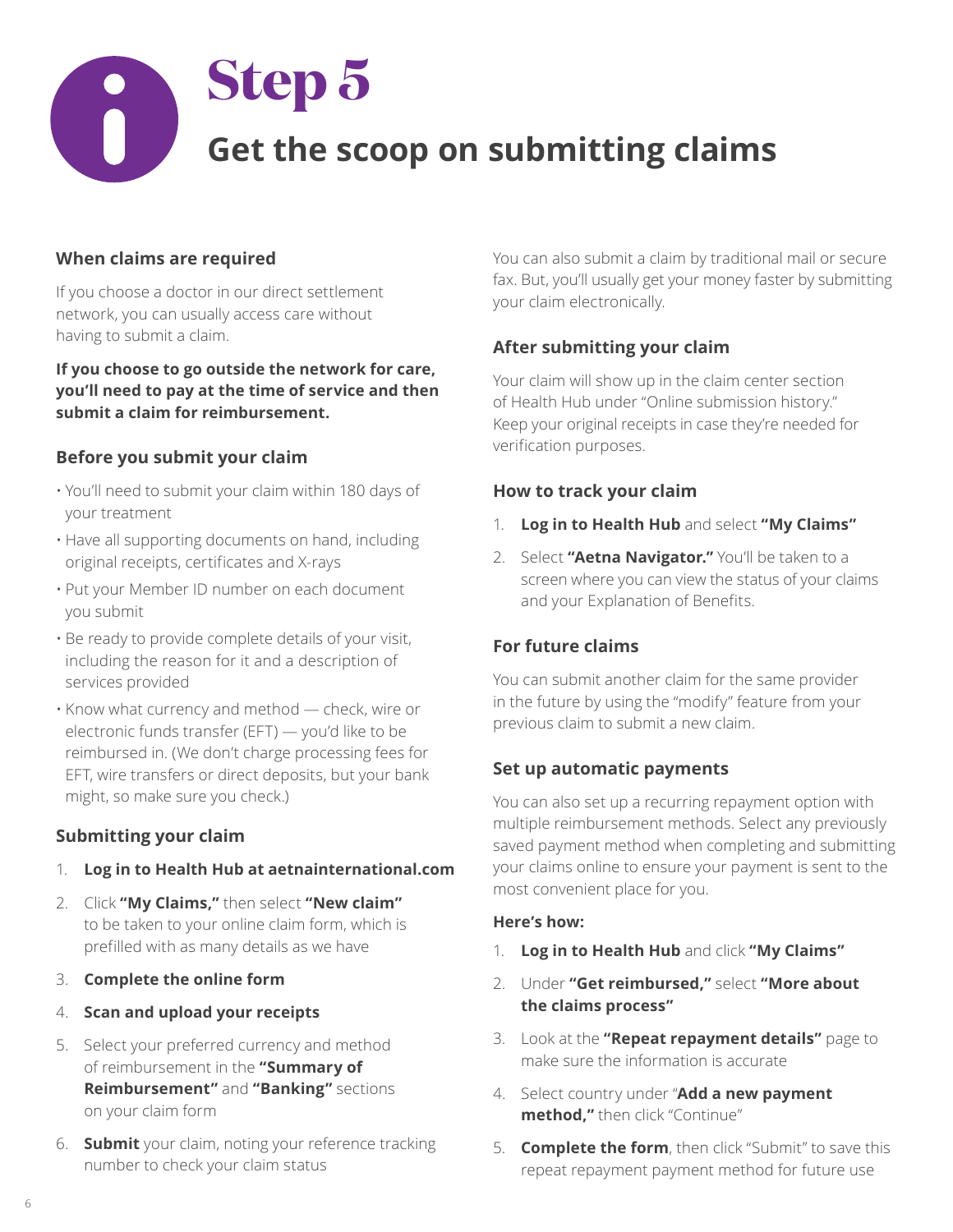### **Discover ways to reach your best health**



#### Customizing your health and wellness experience

Our approach to supporting you in your health journey is highly personalized through:

**Aetna International In Touch Care**, providing you with one-on-one assistance from a clinician on the CARE team when you're managing a chronic or acute health condition

**Health assessments** to help determine your current state of health, evaluate your personal health risks and recommend an action plan to get you on the road to your best health

#### Find out about all the valuable benefits your plan includes

Once you've registered for Health Hub (Step 2) — your personalized, secure member website — you'll be able to log in and see all the great health and wellness benefits and resources available to you.

#### **We want to help you get started:**

- 1. **Log into aetna.com** and find health and wellness programs
- 2. **Or call our CARE team** using the number on your Member ID card to talk about what support is available for your specific needs



## **Step 7**

### **Let us know if you have questions**

Our Member Service Center representatives are here for you 24/7 to answer any questions you may have. To reach them, simply **call the number on your Member ID card** for help.